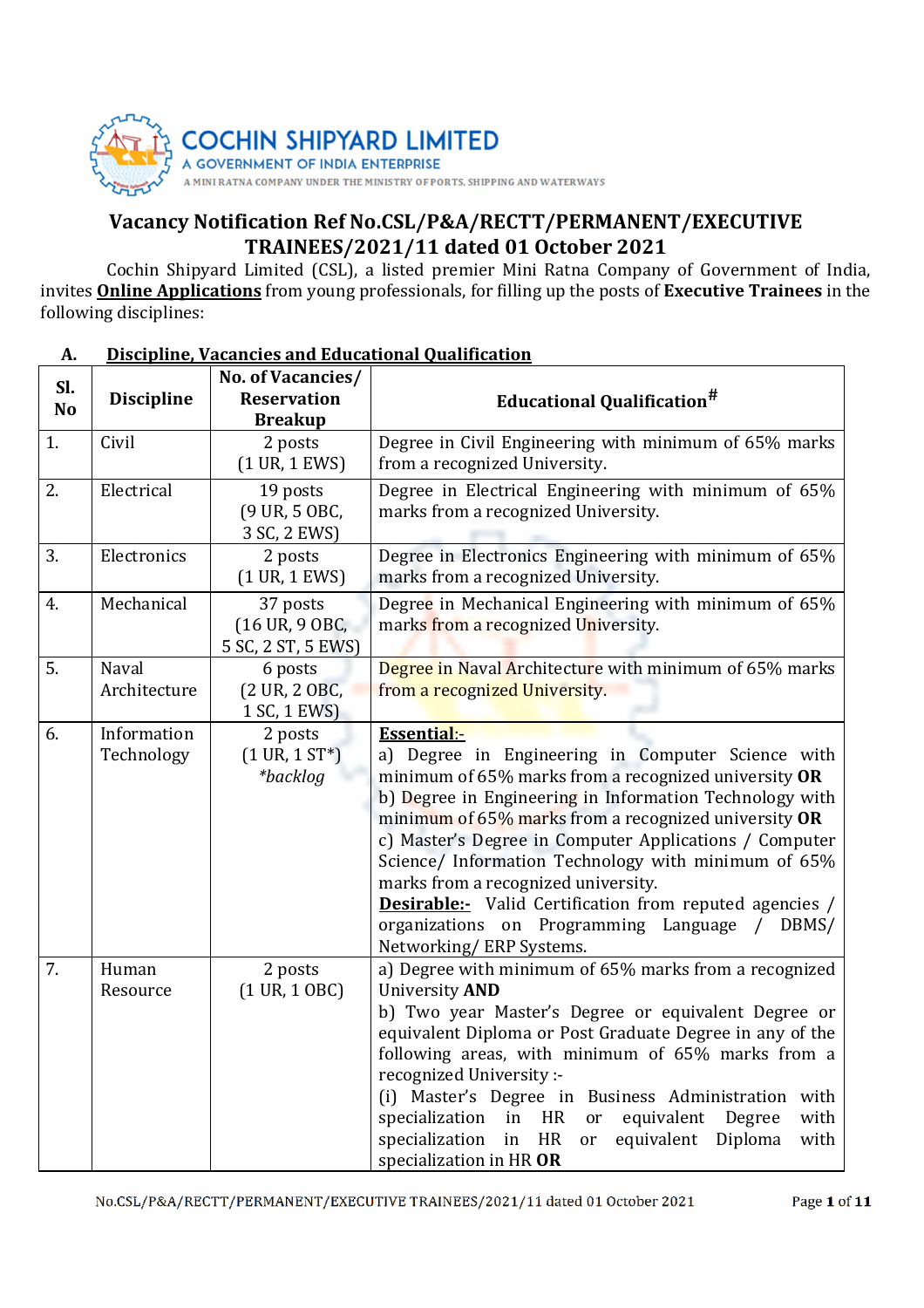

**IT OF INDIA ENTERPRISE** 

COMPANY UNDER THE MINISTRY OF PORTS, SHIPPING AND WATERWAYS

| Sl.<br>N <sub>o</sub> | <b>Discipline</b> | No. of Vacancies/<br><b>Reservation</b><br><b>Breakup</b> | <b>Educational Qualification<sup>#</sup></b>                                                                                                                                                     |
|-----------------------|-------------------|-----------------------------------------------------------|--------------------------------------------------------------------------------------------------------------------------------------------------------------------------------------------------|
|                       |                   |                                                           | Post Graduate Degree in Social Work with<br>(ii)<br>specialization in Personnel Management or Labour<br>Welfare & Industrial Relations OR<br>(iii) Post Graduate Degree in Personnel Management. |
|                       | Total             | 70 posts*                                                 |                                                                                                                                                                                                  |

\*Out of above 70 posts, 5 posts are earmarked for Persons with Benchmark Disabilities (PwBD). The detailed physical requirements for the posts and categories identified are at clause E (b). #Refer clause  $E(c)$  for the equivalent educational qualifications.

### B. Compensation and Benefits, Place of posting

- (i) The candidate selected as Executive Trainee will have to undergo one year training during which the trainee will be paid a consolidated monthly stipend of  $\bar{\tau}$  50,000/-. If required, the trainee would be retained for extra hours of training beyond normal working hours and on closed holidays, and in such cases would be paid an additional stipend limited to a maximum of ₹ 3000/-pm.
- (ii) On successful completion of one year training, the Executive Trainees shall be considered for appointment as Assistant Manager in E-1 Grade in the scale of pay of  $\overline{240000}$ -3%-140000 and pay fixed at the start of the scale. In addition to Basic Pay, the incumbent shall be eligible for Industrial Dearness Allowance as applicable, HRA @ 16% of Basic pay, Perks upto 35% of Basic Pay, and other benefits viz. Pension benefits, NPS, Contributory Provident Fund Scheme, Accident Insurance coverage, Leave Encashment, Reimbursement of Medical expenses under the Contributory Medical Insurance policy, Performance Payment, other allowances etc as per the rules of the company. The CTC per annum at the minimum of the E1 scale of pay as on date works out to  $\bar{\tau}$  13 Lakhs approx., as detailed under :-

| Sl No                       | Wage type                   | Monthly Emoluments $(\bar{\tau})$ |
|-----------------------------|-----------------------------|-----------------------------------|
| 1                           | Basic pay                   | $40000/-$                         |
| $\overline{2}$              | DA (at present $23.2\%$ )   | $9280/-$                          |
| 3                           | HRA (at Kochi 16%)          | $6400/-$                          |
| 4                           | Perks & Allowances<br>(35%) | $14000/-$                         |
| 5                           | Other benefits              | $42501/-$                         |
|                             | <b>Total per month</b>      | 1,12,181/                         |
| <b>Annual CTC (approx.)</b> |                             | 13 lakhs                          |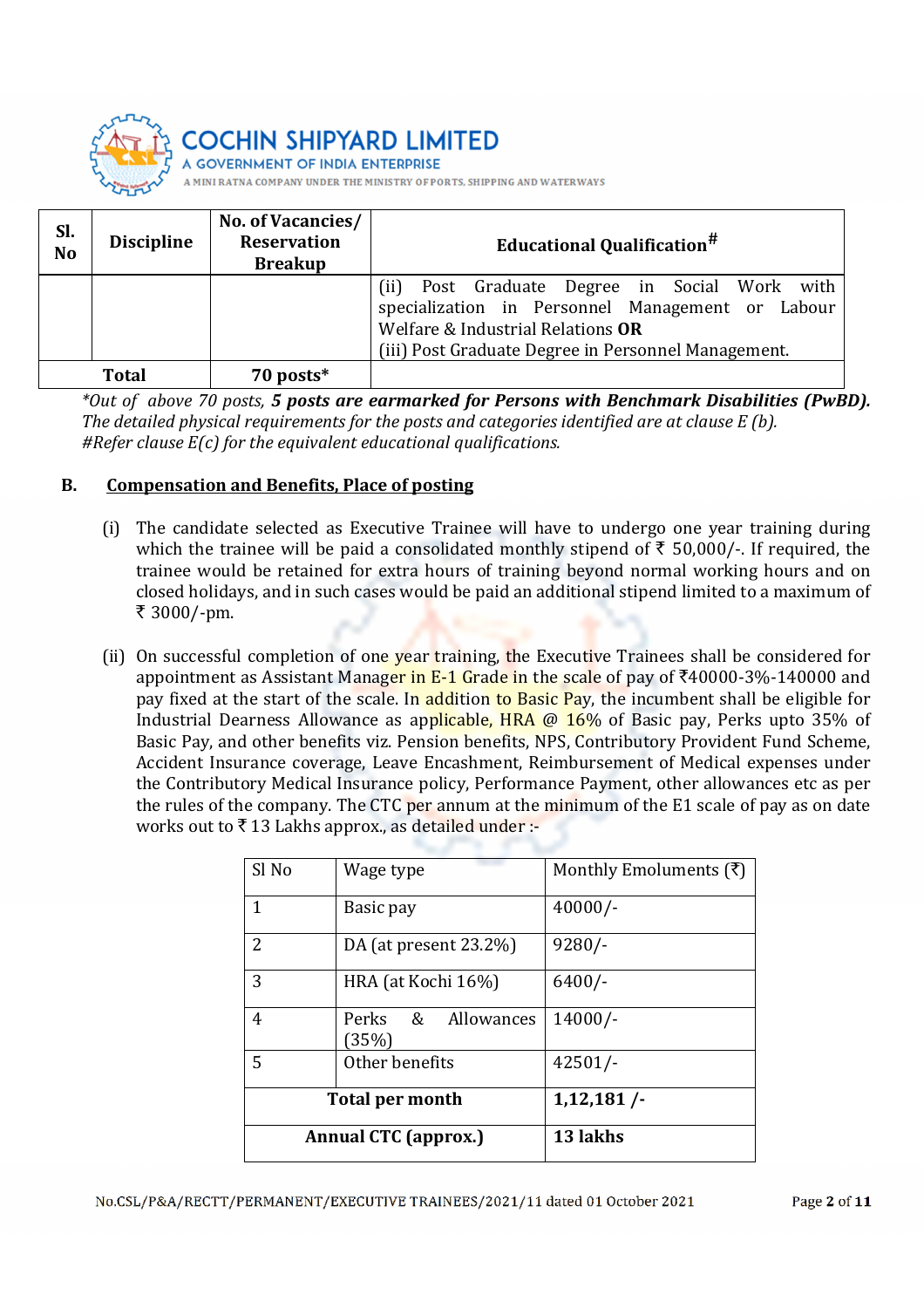

(iii) The posting shall be at CSL, Kochi or any CSL units at Mumbai, Kolkata, Andaman & Nicobar Islands etc, or any other project sites as desired by CSL.

#### C. Age limit as on 27 October 2021

- (i) The upper age limit prescribed for all the posts shall be 27 years as on 27 October 2021**, i.e.** applicants should be born on or after 28 October 1994.
- (ii) The upper age limit is relaxable by 3 years for OBC (Non Creamy Layer) applicants and 5 years for SC/ST applicants only for consideration to the posts reserved for the respective categories. The upper age is relaxable by 10 years for Persons with Benchmark Disabilities (PwBD).
- (iii) The date of birth as recorded in the Birth Certificate/Matriculation/Secondary Examination Certificate/Aadhar Card/Passport will only be accepted. In case of discrepancy in date of birth recorded in other certificates, the Date of Birth recorded in Aadhar Card shall be taken.

#### D. Method of Selection

The selection process comprises of two phases:

### (i) Phase-I - Objective Type Online Test (60 marks)

The Online Test shall be of 60 Minutes duration comprising of 60 Multiple Choice **Questions** in the areas of General Awareness (5 Marks), English Language (5 marks), Numerical Ability (5 marks), Reasoning Ability (5 marks) and Subject Based (40 marks). Each question carries one mark and there will be no negative marks.

#### (ii) Phase-II - Group Discussion (GD), Writing Skills and Personal Interview (40 marks)

(iii) Marks are assigned to the following parameters for preparing the final rank list for selection:

|     | Total                        |                    | 100 marks |
|-----|------------------------------|--------------------|-----------|
| (d) | Personal Interview           | <b>All Control</b> | 20 marks  |
| (c) | <b>Writing Skills</b>        |                    | 10 marks  |
| (b) | Group Discussion (GD)        |                    | 10 marks  |
| (a) | Objective Type Online Test : |                    | 60 marks  |

- (iv) The Phase I Online test shall be held at various test centres in Kerala, as decided by CSL and test centres shall be allotted based on the number of online applications. Applicants have the option to choose test centres in Kerala for Phase-I Objective type Online test, while completing the online application. The Objective Type Online test shall be tentatively scheduled in **third** week of November 2021. The Phase-II shall be held at CSL, Kochi.
- (v) Merit lists shall be prepared on the basis of marks secured by candidates in the online test for various disciplines. Based on the marks secured by the candidates in the online test, the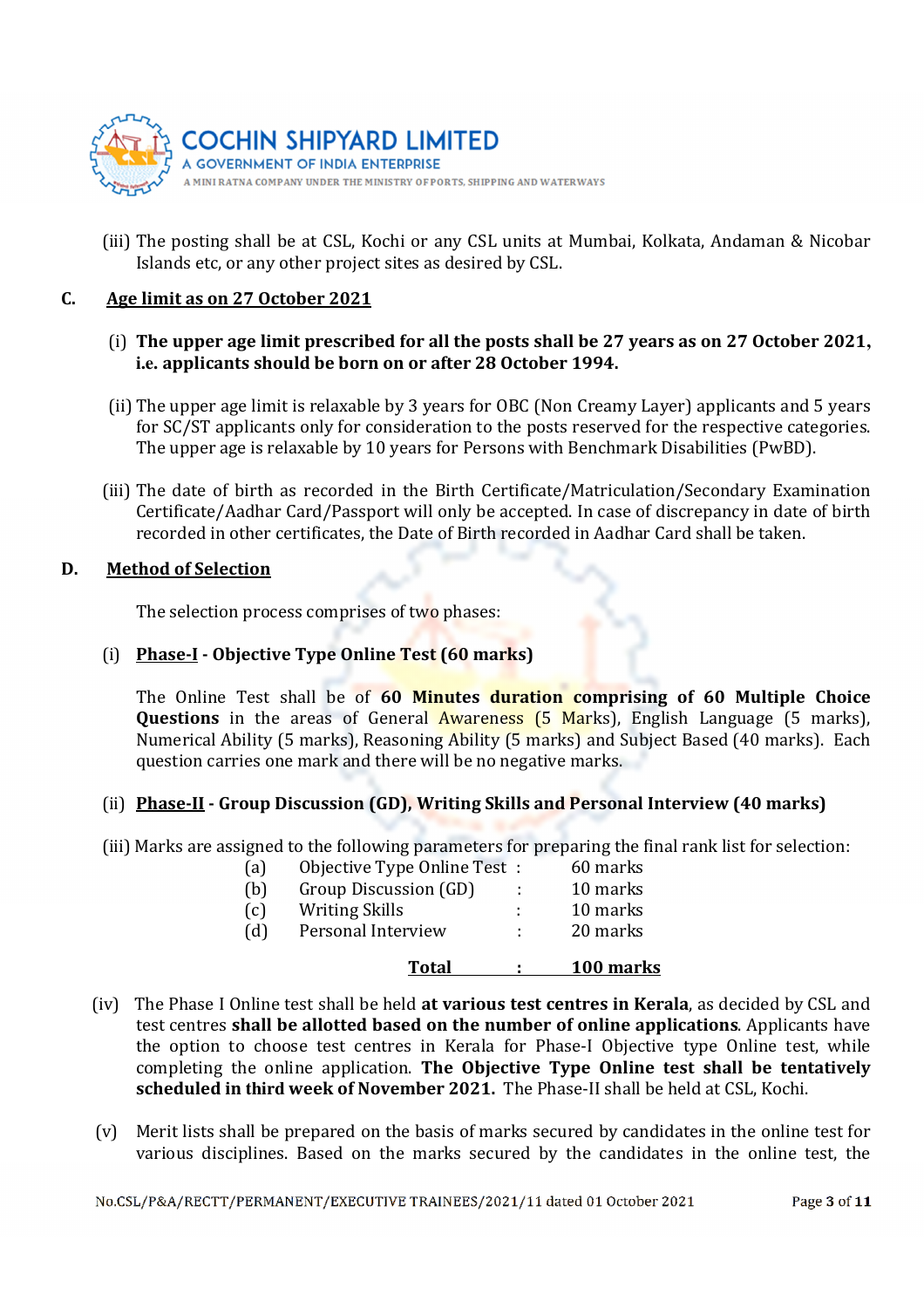

candidates shall be short listed for the certificate verification / Phase-II (Group Discussion, Writing Skills and Personal Interview), in the ratio of 1:6, in the order of merit/reservation of posts notified. In case, same marks secured by more than one candidate, marks scored in the subject part of the online test shall be the basis of determining the order of merit list. In case of a tie thereafter, relative merit shall be decided based on seniority in age. In the case of SC / ST / PwBD candidates, the ratio of candidates to be short-listed shall be as prescribed by CSL.

- (vi) CSL reserves the right to fix minimum marks for pass in the objective type online test (subject to minimum 33.33% marks) for the purpose of short listing candidates for the Group Discussion / Writing Skills / Personal Interview and in such cases, the ratio of short-listing may be less than 1:6.
- (vii) Only those candidates who successfully complete the certificate verification shall be allowed to attend the Phase II.
- (viii) Changes if any, in the parameters for selection would be informed to the candidates prior to the commencement of the selection process.

#### E. Conditions

### a. Reservation:

- (i) Government of India Directives on reservation shall apply.
- (ii) Applicants belonging to EWS category should produce a valid Income and Asset Certificate issued by any of the following authorities in the prescribed format. This certificate shall only be accepted as proof of applicant's claim as belonging to EWS, failing which their candidature shall not be considered against reservation under EWS category:-
	- District Magistrate/Additional District Magistrate/ Collector/ Deputy Commissioner/Additional Deputy Commissioner/ 1st Class Stipendary Magistrate/ Sub-Divisional Magistrate/ Taluka Magistrate/ Executive Magistrate/ Extra Assistant Commissioner
	- Chief Presidency Magistrate/Additional Chief Presidency Magistrate/ Presidency Magistrate
	- Revenue Officer not below the rank of Thahsildar and
	- Sub-Divisional Officer or the area where the candidate and/or his family normally resides.
- (iii) Applicants belonging to SC or ST or OBC (Non Creamy Layer), should produce a valid recent community certificate issued by the Revenue Authority not below the rank of the Thahsildar, failing which their candidature will not be considered against the reserved posts, and for other concessions/relaxations applicable to the categories.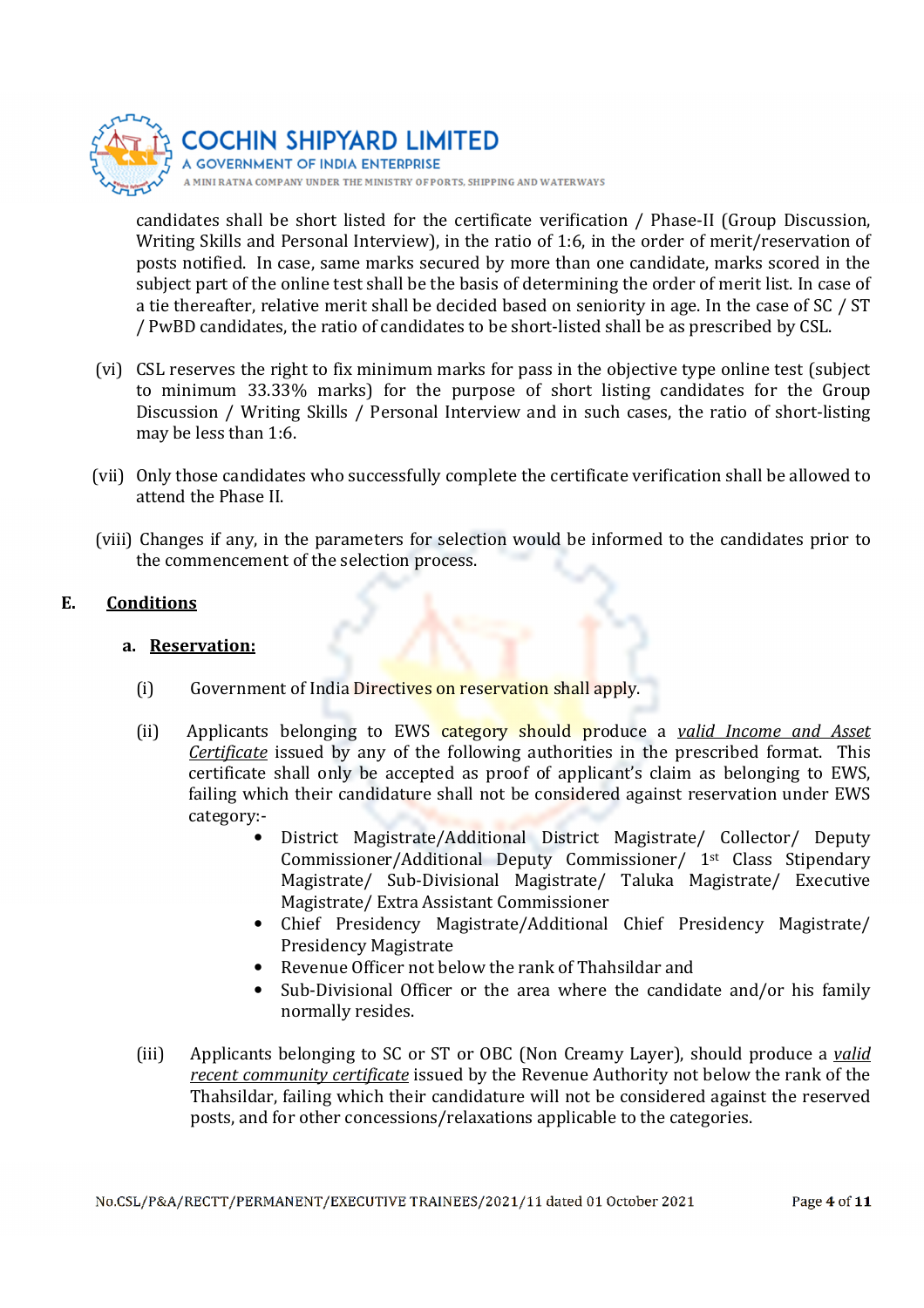

A GOVERNMENT OF INDIA ENTERPRISE A MINI RATNA COMPANY UNDER THE MINISTRY OF PORTS, SHIPPING AND WATERWAYS

- (iv) In the case of Persons with Benchmark Disabilities, the degree of disability should be minimum of 40%. The applicant should submit a valid Certificate of disability to this effect in the prescribed format issued by Competent Authority as per the Rights of Persons with Disabilities Rules, 2017.
- (v) Acceptance of certificates (ii), (iii) and (iv) above is provisional and subject to verification.

### b. Physical Requirements for candidates belonging to Persons with Benchmark Disabilities (PwBD) for the posts:

| Sl.<br>N <sub>o</sub> | <b>Discipline</b> | <b>Categories of Persons with</b><br><b>Benchmark Disabilities</b><br>(PwBD)<br>as per clause 2.2 of DoPT OM<br>No.36035/02/2017-Estt<br>(Res) dated 15.01.2018 | <b>Physical Requirements</b>     |  |
|-----------------------|-------------------|-----------------------------------------------------------------------------------------------------------------------------------------------------------------|----------------------------------|--|
| (i)                   | Civil             | Categories of PwBD under                                                                                                                                        | S, ST, W, BN, L, PP, KC, MF,     |  |
|                       |                   | clauses 2.2 ( $\frac{1}{2}$ & c)                                                                                                                                | RW, SE, H, C                     |  |
| (ii)                  | Electrical        | Categories of PwBD under                                                                                                                                        | S, ST, BN, KC, W, MF, SE, PP, L, |  |
|                       |                   | clauses $2.2$ (b & c)                                                                                                                                           | C, RW                            |  |
| (iii)                 | Electronics       | <b>Categories of PwBD under</b>                                                                                                                                 | S, ST, BN, W, MF, SE, PP, L, KC, |  |
|                       |                   | clauses $2.2$ (b & c)                                                                                                                                           | C, RW                            |  |
| (iv)                  | Mechanical        | Categories of PwBD under                                                                                                                                        | S, ST, W, BN, KC, PP, L, MF,     |  |
|                       |                   | clauses $2.2$ (b & c)                                                                                                                                           | RW, SE, H, C                     |  |
| (v)                   | Naval             | Categories of PwBD under                                                                                                                                        |                                  |  |
|                       | Architecture      | clauses 2.2 ( $\frac{1}{2}$ & c)                                                                                                                                | S, ST, W, RW, MF, CL, SE, C      |  |
| (vi)                  | Information       | Categories of PwBD under                                                                                                                                        |                                  |  |
|                       | Technology        | clauses $2.2$ (a, b, c & e)                                                                                                                                     | S, ST, RW, MF, SE, H             |  |
| (vii)                 | Human             | Categories of PwBD under                                                                                                                                        |                                  |  |
|                       | Resource          | clauses 2.2 (a, b, $c \& e$ )                                                                                                                                   | S, ST, H, RW                     |  |

Abbreviations used: S=Sitting, ST=Standing, W=Walking, BN=Bending, L=Lifting, KC=Kneeling & Crouching, PP=Pulling & Pushing, MF=Manipulation by Fingers, RW=Reading & Writing, SE=Seeing, H=Hearing, C=Communication, CL=Climbing.

### c. Qualification:

- (i) The minimum qualification stipulated for the posts must be from a University/ Institute/Examination Board recognized by AICTE/ appropriate statutory authority/State/Central Government.
- (ii) The equivalent qualifications for the following Engineering disciplines prescribed at clause A are as given under. No claim of possession of any other Engineering qualification as equivalent to the notified disciplines shall be entertained.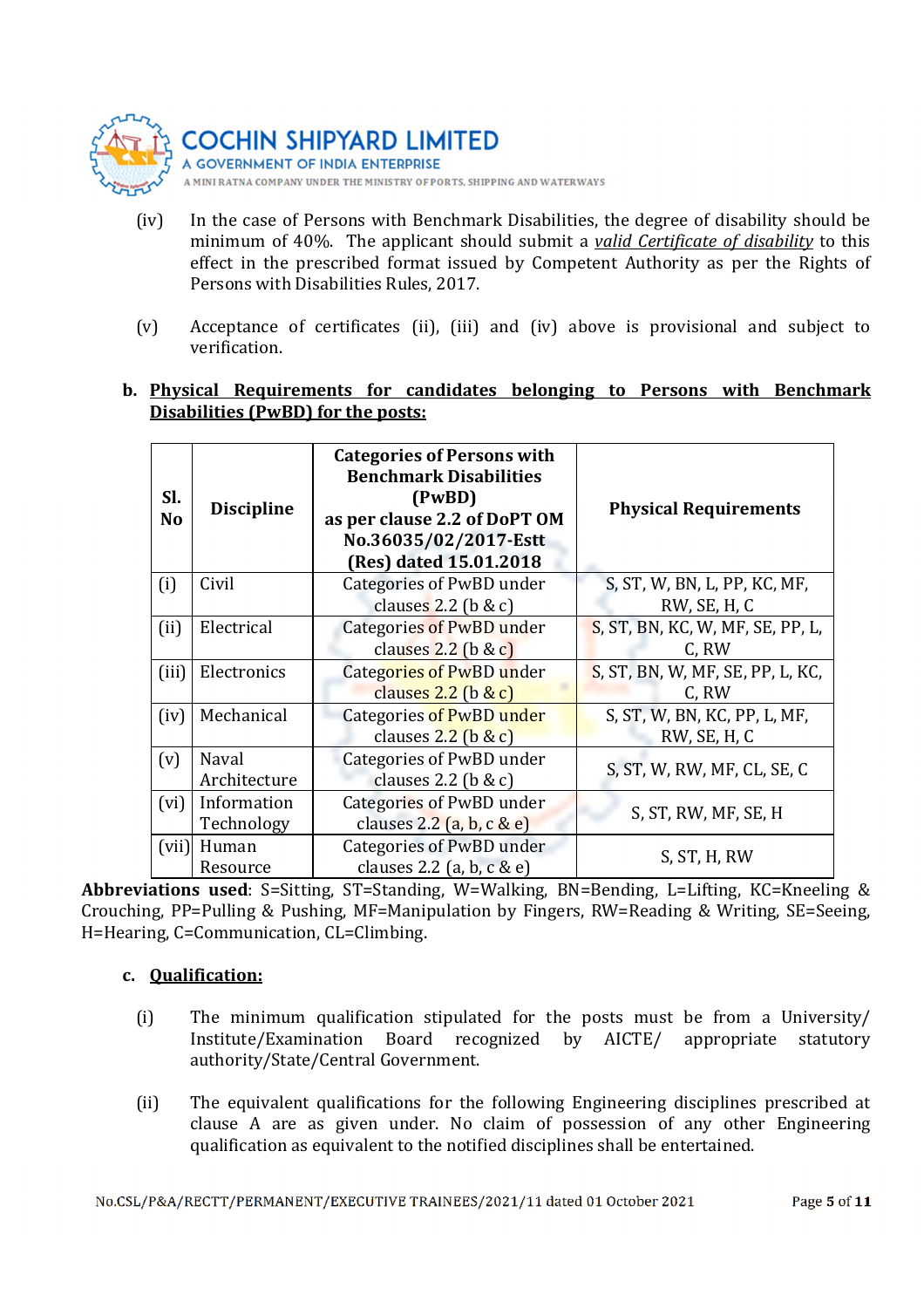

| Notified discipline as per | Eligible Disciplines of Engineering considered equivalent by CSL |
|----------------------------|------------------------------------------------------------------|
| clause A                   |                                                                  |
| Electrical                 | 1. Electrical & Electronics Engineering                          |
| Electronics                | <b>Applied Electronics Engineering</b>                           |
|                            | Applied Electronics & Instrumentation Engineering                |
|                            | 3. Electronics & Communication Engineering                       |
|                            | 4. Electronics & Instrumentation Engineering                     |
|                            | 5. Electronics Instrumentation & Control Engineering             |
| Mechanical                 | Industrial and Production Engineering                            |
|                            | 2. Industrial Engineering                                        |
|                            | 3. Mechanical Production and Tool Engineering                    |
|                            | 4. Mechatronics                                                  |
|                            | 5. Production Engineering                                        |
|                            | Mechanical (Automobile) Engineering                              |
| Naval Architecture         | Naval Architecture & Offshore Engineering                        |
|                            | 2. Naval Architecture & Ocean Engineering                        |
|                            | Dual degree in Naval Architecture (BTech with MTech)             |

- (iii) Applicants who possess such equivalent qualifications may apply for the respective post, and shall attend the online test being conducted in the notified discipline, against which they had submitted their application online.
- (iv) The applicants are required to fill in the exact percentage of marks scored by them in the qualifying examination in the online application submitted for the posts. Some Universities/Institutes /Examination Boards do not award Class or Percentage of marks and allot Aggregate Grade Points (e.g. CGPA/OGPA/CPI, etc.). In case University/Institute/ Examination Board defines criteria for conversion of Aggregate Grade Point into Class and/or percentage of marks, the same shall be accepted. However, where the University/ Institute does not define criteria for conversion of Aggregate Grade Point into Class and/or percentage of marks, the Aggregate Grade Points may be multiplied by 10 to get the required percentage of marks. The candidate should specifically indicate the percentage of marks obtained (calculated to the nearest 2 decimals). Candidate will have to produce equivalent certificate/document issued by the University evidencing equivalent percentage of marks when called for certificate verification.
- (v) Students appearing or who have appeared for the final semester of the Qualifying course indicated at clause A above, can also apply by giving their aggregate marks scored in all the previous semesters. Such candidates, if shortlisted, after the online test should submit documentary proof of having completed the qualifying degree with required percentage of marks specified in this Advertisement at the time of certificate verification, tentatively scheduled in December 2021 failing which their candidature will be cancelled. Extension of time for producing proof of having passed the qualifying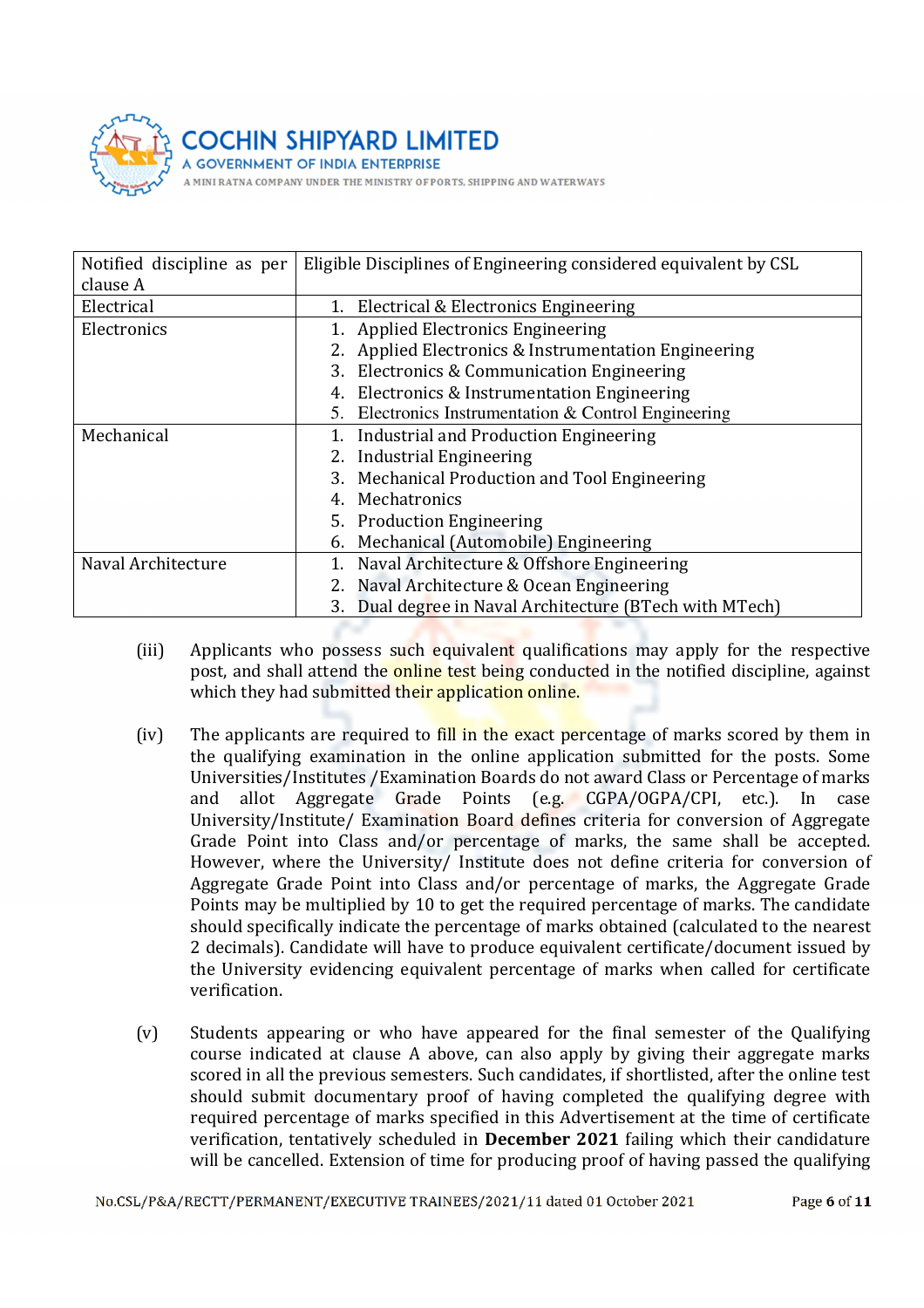

**GOVERNMENT OF INDIA ENTERPRISE** A MINI RATNA COMPANY UNDER THE MINISTRY OF PORTS, SHIPPING AND WATERWAYS

Degree examination shall not be granted. Date of verification of certificates/Discussion/Writing Skills/Personal Interview shall be notified on CSL Website in due course.

### d. Service Agreement:

(i) The selected candidates are required to execute a Service Agreement to serve CSL at least for a period of five years after successful completion of the training and execute a Service Agreement to pay an amount of  $\bar{\tau}$  5 Lakhs (Rupees Five lakhs) to CSL for violation of the agreement as liquidated damages.

### e. Documents to be uploaded Online:

- (i) Applicants are required to ensure that all certificates towards proof of age, qualification, caste, disability etc, a recent passport size colour photograph, signature are ready for uploading before commencement of the online application process. Copies of certificates / mark sheets in proof of all relevant educational qualifications, certificates in proof of age, caste, disability, experience etc should be uploaded, as per guidelines provided in the online application portal, failing which their candidature will not be considered.
- (ii) Applicants in regular Government service or in Government owned industrial or other similar organizations should submit their applications online directly to CSL. However, such applicants are required to upload a declaration (as per **Annexure** – I) that they have informed in writing to their employer that they have applied for the posts notified by CSL. Such candidates if selected, should join for duty on the date specified in the offer of appointment after being relieved by the employer.

### f. Application fee:

- (i) Application fee of  $\bar{\tau}$  750/-(Non refundable, plus bank charges extra) should be remitted using the Online payment options (Debit card/Credit card/Internet Banking/Wallets/UPI etc) which can be accessed through the Online application portal from 06 October 2021 to 27 October 2021. No other mode of payment will be accepted. Refund of fees shall not be considered.
- (ii) No application fee for candidates belonging to Scheduled Caste (SC)/ Scheduled Tribe (ST) / Person with Benchmark Disability (PwBD). They are exempted from payment of application fee.
- (iii) All applicants for whom the fee is applicable, i.e. except those belonging to SC/ST/PwBD, should pay the application fee. It is important to note that their candidature will be considered only on receipt of application fee.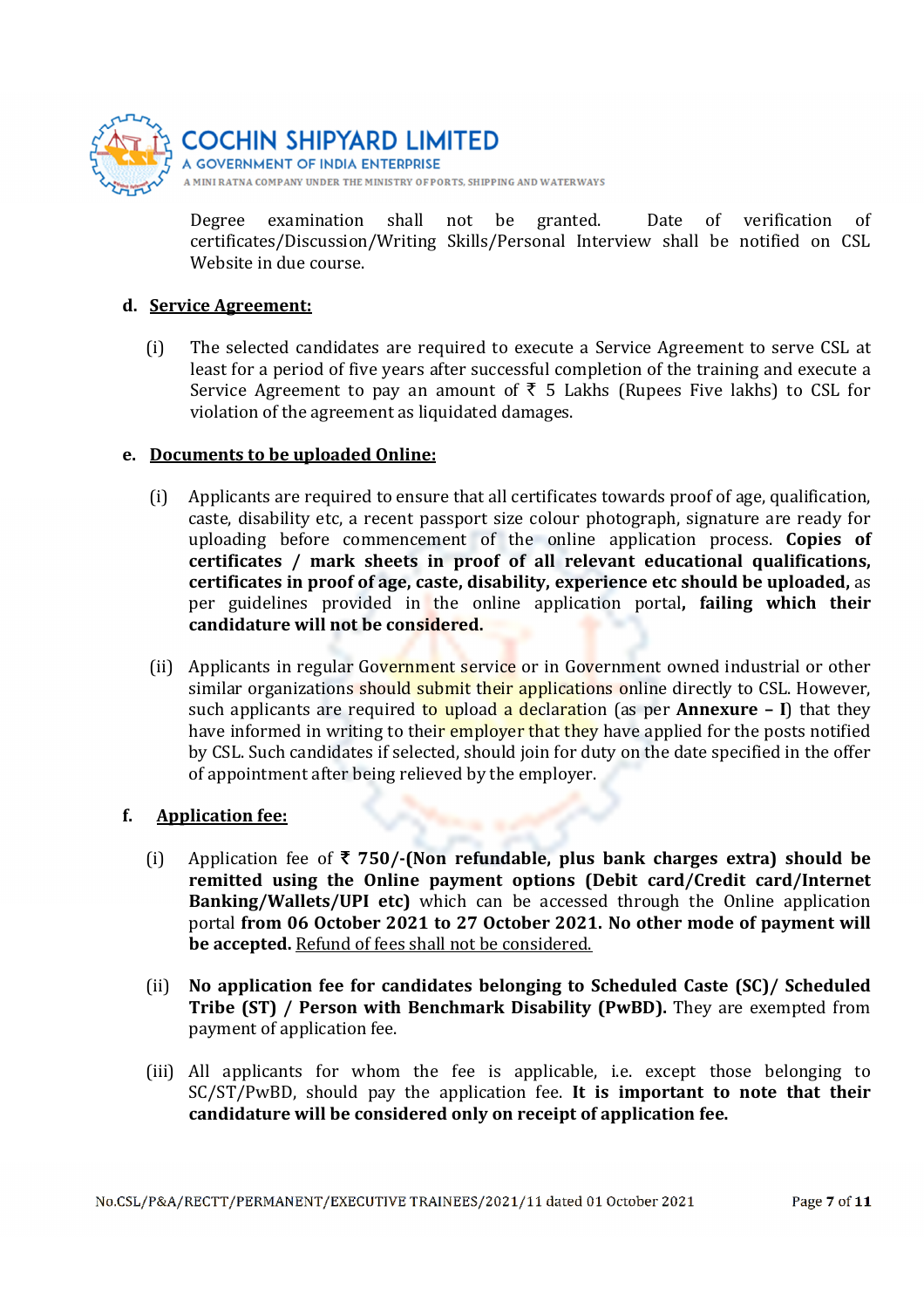

#### g. How to Apply:

- (i) Applicants should go to the website **www.cochinshipyard.in** (Career page) and proceed to the link for online application. The application consists of two phases – Registration and Submission of application. Applicants should not submit more than one application to the same post. Application once submitted shall be final.
- (ii) Applicants meeting the notified requirements may go through the instructions (FAQ) on the online application page, complete the Registration and submit their application online through the online application facility from 06 October 2021 and the facility can be accessed through our website www.cochinshipyard.in (Career page). Application submitted direct or by any other mode shall not be accepted.
- (iii) Applicants should ensure that all the entries in the online application have been correctly filled in and application submitted successfully. Change in the data provided in the application after **final submission of** the same through online will not be considered. Filling of garbage/junk details in any of the fields can lead to rejection of application.
- (iv) Application must be complete in all respects as per this Advertisement Notification. Please note that incomplete applications shall not be considered.
- (v) After applying through online, applicants should retain a soft copy/ printout of the online application containing the unique application number generated by the system for their reference. It is important to note that, the unique application number will be obtained only upon successful submission of online application. The Application Number on the online application should be quoted for any correspondence with CSL.
- (vi) Applicants need not send the online application print out/ certificates/application fee in the form of DD/Challan/Cheque by post to CSL.
- (vii) The website will remain functional for the purpose of submitting applications from 06 October 2021 and the last date for submission of applications through online is 27 October 2021. In order to avoid heavy traffic in website on the last date that may result in non-submission of application, candidates are advised to log in to CSL website and submit applications well in advance before the last date. **Those who apply on the** last date of application may not get any troubleshooting assistance / technical support in the online application portal by email/phone after 1600hrs on the last date.

#### h. General:

(i) Depending upon number of online applications received for the post, CSL reserves the right to stipulate a higher cut off mark than the minimum eligibility marks stipulated in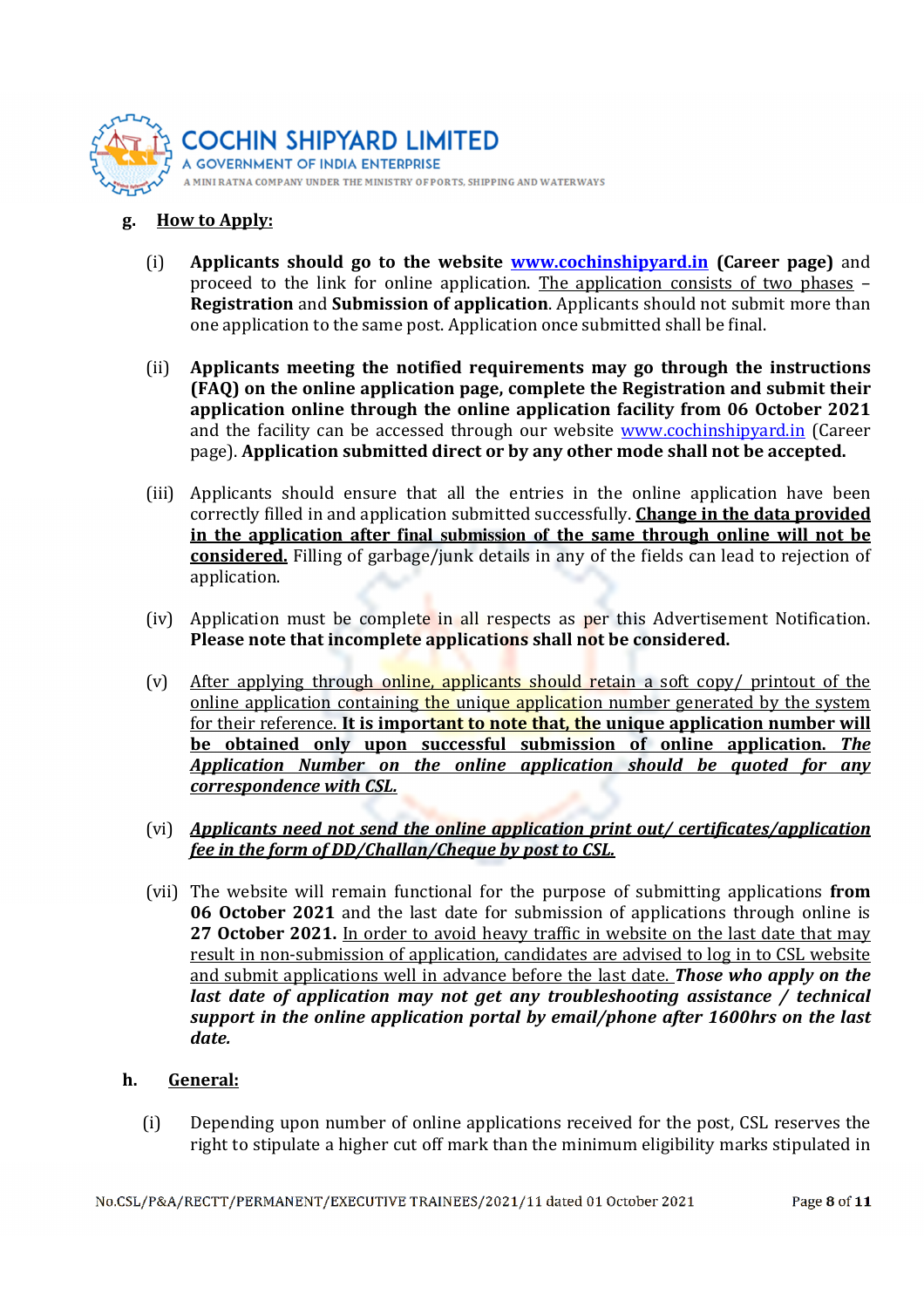

**GOVERNMENT OF INDIA ENTERPRISE** A MINI RATNA COMPANY UNDER THE MINISTRY OF PORTS, SHIPPING AND WATERWAYS

the qualifying examination for the post and accordingly short-list candidates for consideration for selection.

- (ii) Candidates are advised to make sure that they are meeting the eligibility requirements as per the vacancy notification for the posts before submitting the applications.
- (iii) CSL reserves the right to call for any additional documentary evidence from candidates in support of educational qualification/ other notified eligibility requirements as indicated in their online application and information / replies to such queries should be only through the e-mail *career@cochinshipyard.in*. However, CSL shall not be responsible for any delay/non-receipt of such e-mails within the stipulated date and time. Replies to any such queries received after the stipulated date and time shall not be considered, and no further correspondence shall be entertained in this regard.
- (iv) The candidature of the applicants short-listed for the selection process shall be purely provisional, subject to verification of original certificates in proof of age, qualification, experience, caste, disability etc at the time of joining or at any other stage. In case, the candidates are found not meeting the eligibility requirements or fail to produce certificates in original, the candidate shall not be considered for selection and candidature will be cancelled/rejected without further notice.
- (v) Candidates belonging to PwBD and requiring the service of scribe for attending the online test should indicate this in the online application and shall bring valid certificate issued by notified authority for **proof of benchmark** disability.
- (vi) Finger print / biometric/ photograph of candidates shall be captured at the time of online examination for further verification at the time of certificate verification/interview etc. as decided by CSL.
- (vii) No travelling allowance shall be paid to any candidates for appearing for the Objective type test. However, SC/ST/PwBD candidates appearing for the certificate verification shall be reimbursed single to & fro third AC rail fare as admissible for the post as per company rules by the shortest route from the mailing address mentioned in their online application form to Cochin Shipyard Ltd, Kochi on production of proof. Candidates claiming travel re-imbursement are required to submit the copy of front page of Savings bank passbook with account number and IFSC code, at the time of certificate verification and the eligible amount of reimbursement shall be credited to their bank account through NEFT. Reimbursement of travel fare shall only be made to those candidates who submit the above details. However, at the time of certificate verification, if it is found that the candidate does not fulfil any of the notified eligibility conditions, he/she shall neither be allowed to attend Phase II nor be paid any travelling allowance.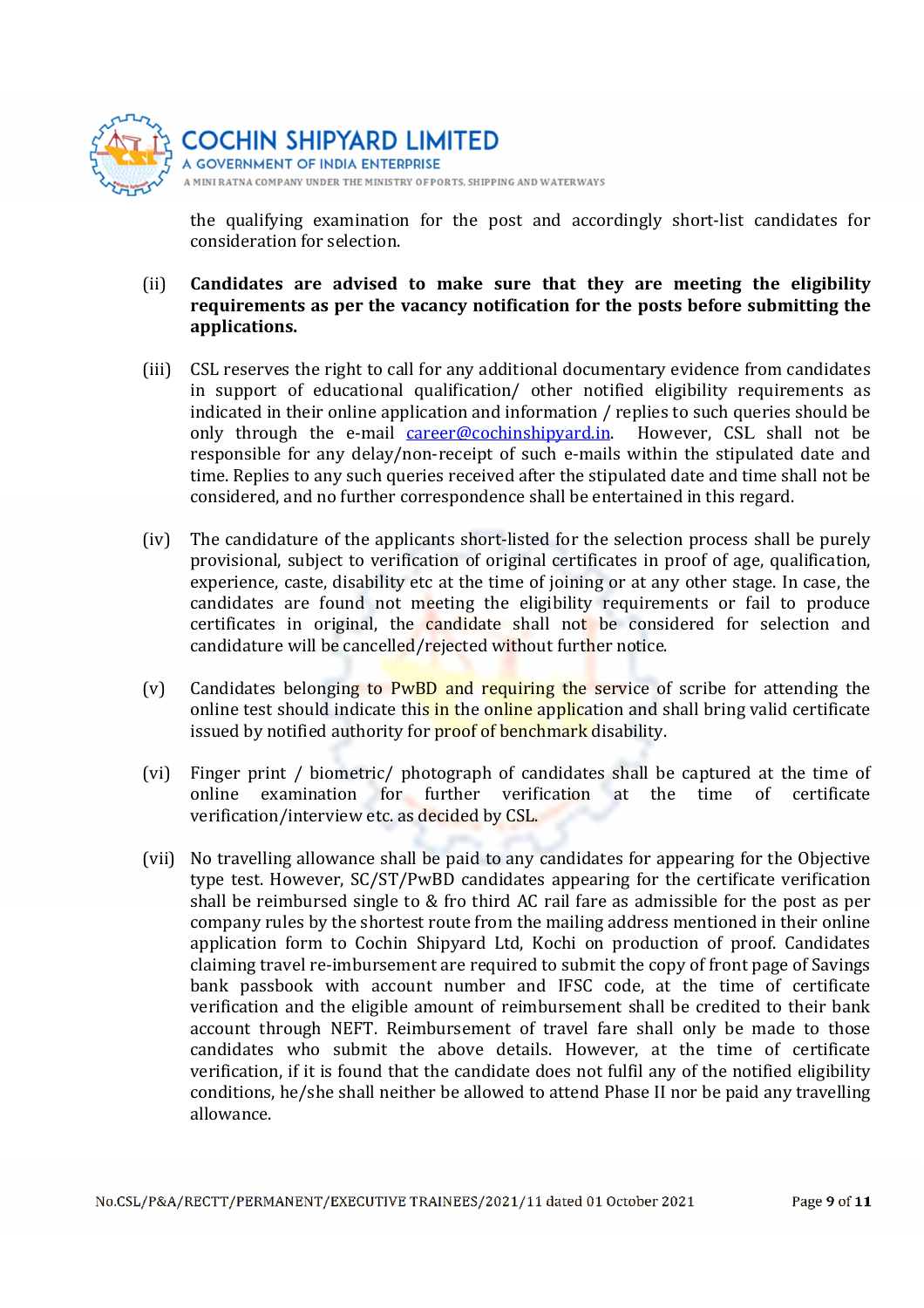

**GOVERNMENT OF INDIA ENTERPRISE** A MINI RATNA COMPANY UNDER THE MINISTRY OF PORTS, SHIPPING AND WATERWAYS

- (viii) No correspondence regarding the rejection of application in case of ineligibility will be entertained.
- (ix) Call letters shall not be sent to short-listed candidates by post. They shall be informed by e-mail/through CSL website to download call letter from www.cochinshipyard.in. Schedule of the selection shall be intimated to the shortlisted applicants through E-mail/CSL website (Career page). Candidates are requested to frequently check the above website (Career Page) for updates related to the selection.
- (x) Mere submission of online application and Issue of call letter for the selection process shall not confer any right to the candidate of acceptance of candidature or cannot be construed as an acknowledgement of fulfilling the eligibility conditions.
- (xi) Appointment of selected candidates shall be subject to verification of character and antecedents and verification of caste certificates if applicable.
- (xii) The candidates short-listed for appointment should undergo a medical examination in the hospitals as prescribed by CSL. The reports of such medical examination shall be examined by Medical Officer of CSL and the appointment of the candidate shall be subject to verification of Medical fitness by the Medical Officer of CSL.
- (xiii) CSL shall not bear any liability on account of salary/leave salary/gratuity/pension contribution etc, if any of previous employment of any candidate already working in Government/Public Sector Undertakings.
- (xiv) Rank lists shall be maintained for the posts and shall be operated only in the event of occurrence of a vacancy caused by non-joining of a candidate from the rank list within the date of joining as stipulated in the offer of appointment issued to the candidate, OR, where a candidate joins the post and in the event of separation of a person on account of death or resignation from the post during the period of one year from the date of joining. The validity period of the rank list shall be upto one year from date of publication of results, unless a fresh notification for the same post is issued. Vacancy which arose as stated above shall not be treated as a fresh vacancy and the actual number of posts filled up against this notification shall under no circumstances exceed the number of vacancies indicated in this notification.
- (xv) Notwithstanding the above or any other conditions, CSL reserves the right not to fill up the vacancies notified. Further, the filling up of the notified vacancies will be subject to the suitability of candidates in the rank list, availability of projects and job requirements. CSL reserves the right to restrict/ alter/cancel/modify the recruitment process, if need so arises without notice or assigning any reason thereof.